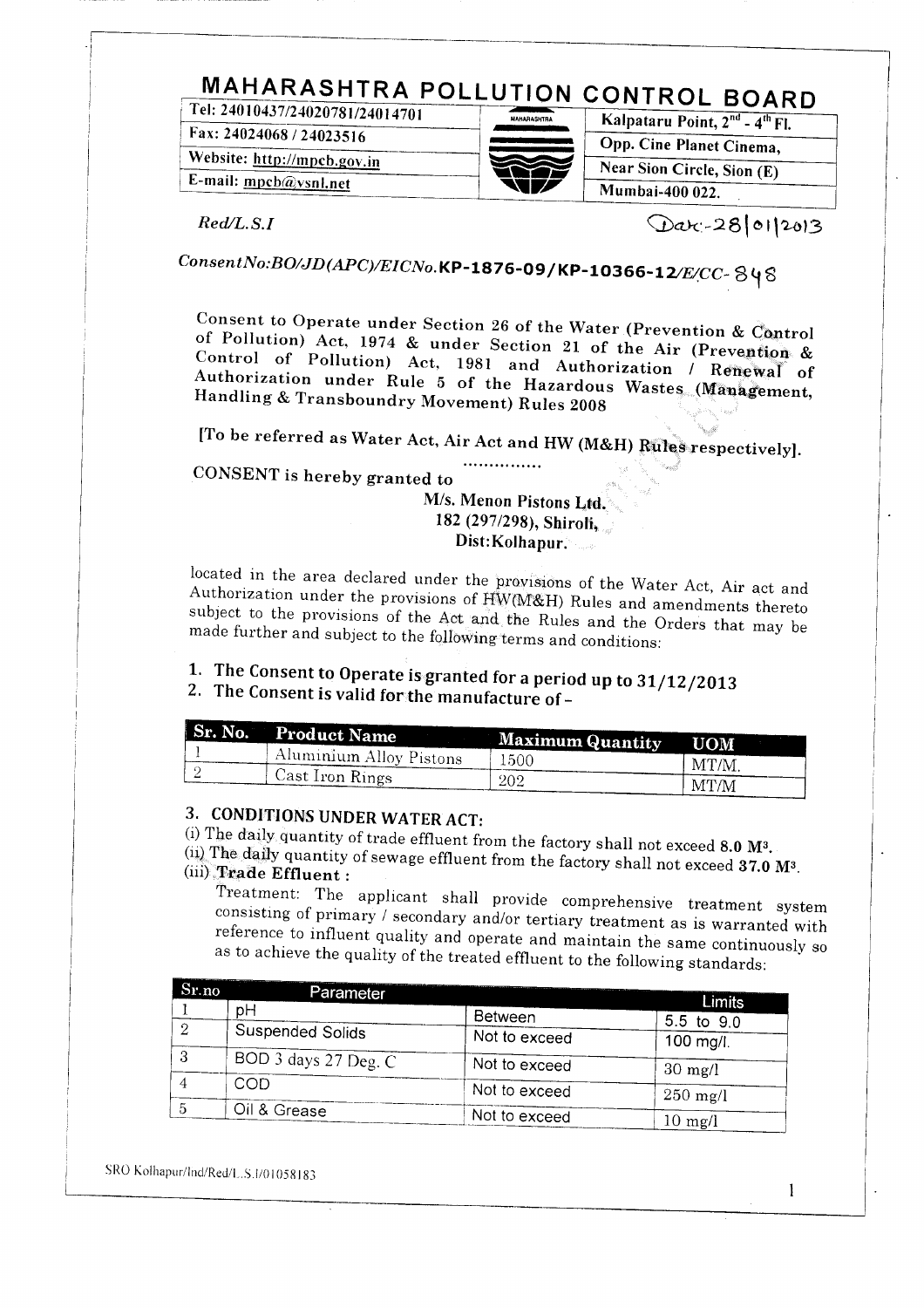| 6              | Total Dissolved Solids | Not to exceed | $2100 \text{ mg/l}$ |
|----------------|------------------------|---------------|---------------------|
| $\overline{ }$ | Phosphate              | Not to exceed | 5.0 mg/l.           |
| 8              | Sulphates              | Not to exceed | 1000 mg/l.          |
| 9              | Nickel as Ni           | Not to exceed | $3.0$ mg/l          |
| 10             | Chromium $Cr+6$        | Not to exceed | $0.1$ mg/l          |
| 11             | Total chromium         | Not to exceed | $2.0$ mg/l          |
| 12             | Iron as Fe             | Not to exceed | $3.0$ mg/l          |
| 13             | Total Metal            | Not to exceed | $10.0$ mg/l         |

- (iv) **Trade Effluent Disposal:** The treated effluent shall be reused back into process and remaining treated effluent shall use on land for gardening. There shall not be any discharge outside industry premises.
- (v) **Sewage Effluent Treatment:** The applicant shall provide comprehensive treatment system as is warranted with reference to influent quality and operate and maintain the same continuously so as to achieve the quality of treated effluent to the following standards.
	- (1) Suspended Solids (2) BOD 3 days 27o C.

Not to exceed Not to exceed

100 mg/l.  $100$  mg/l.

(vi) **Sewage Effluent Disposal:** The treated domestic effluent shall be soaked in a soak pit, which shall be got cleaned periodically. Overflow, if any, shall be used on land for gardening / plantation only.

#### (vii) Non-Hazardous Solid Wastes:

| Sr. No. Type Of Waste | <b>Quantity</b> | <b>UOM</b> |       | Treatment Disposal |  |
|-----------------------|-----------------|------------|-------|--------------------|--|
| Metal Scrap           |                 | MT/M       | $- -$ | Sale               |  |
| Aluminium dross       |                 | MT/Mear    |       | Reuse/Recycle      |  |

(viii) Other Conditions:- Industry shall monitor effluent quality regularly.

**4. The applicant shall comply with the provisions of the Water (Prevention & Control of Pollution) Cess Act, 1977 (to be referred as Cess Act) and amendment Rules, 2003 there under**

 $\frac{1}{2}$  The daily water consumption for the following categories is as under:  $6$ <sup>V</sup> Domestic ories is as  $5.5$  CMD.

| us Domestic                    |          | 45.5 CMD |
|--------------------------------|----------|----------|
| (ii) Industrial Processing     | .        | 18.0 CMD |
| (iii) Industrial Cooling       | $\cdots$ | 5.0 CMD  |
| $(iv)$ Agriculture / Gardening |          | 20 CMD   |

 $\frac{2.0 \text{ cm}}{2.0 \text{ cm}}$ consumption in the prescribed form and pay the Cess as specified under Section 3 of the said Act.

#### **5. CONDITIONS UNDER AIR ACT:**

(i) The applicant shall install a comprehensive control system consisting of control equipments as is warranted with reference to generation of emission and operate and maintain the same continuously so as to achieve the level of pollutants to the following standards:

#### **a. Control Equipment:**

- Industry shall provide fume extraction system followed by wet scrubber/

SRO Kolhapur/Ind/Red/L.S. 1/01058183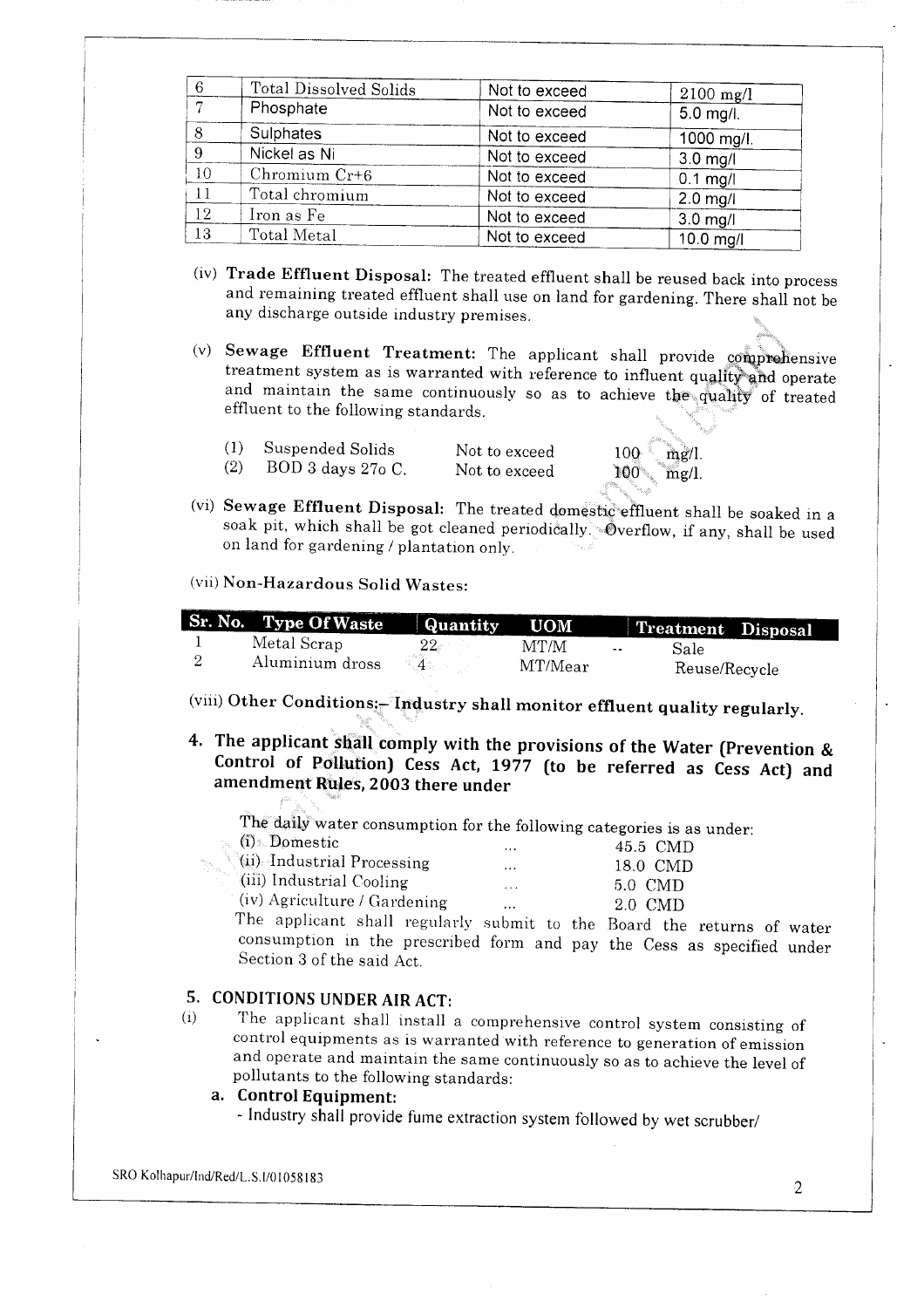Dust collection system of sufficient capacity to all furnaces, chip drying and chip melting and which shall be operated properly and continuously.

- Industry shall provide scrubber to the surface treatment section.  $\Box$
- There shall not be any secondary (fugitive) emissions.

#### **Standards for Emissions of Air Pollutants:**

|     |      | SPM/TPM   | Not to exceed | - 50 | mq/Mm <sup>3</sup> |
|-----|------|-----------|---------------|------|--------------------|
|     | (ii) | Acid Mist | Not to exceed | -50  | ma/l               |
| Ϊi) |      | So2       | Not to exceed | -16. | ka/d               |

(i) **The applicant shall observe the following fuel pattern:-**

| <b>Sr. No. Type Of Fuel</b> | Quantity | UOM                |
|-----------------------------|----------|--------------------|
| Diesel                      | LOO      | $\rm Ltr/Hr$<br>K. |

(ii) **The applicant shall erect the chimney(s) of the following specifications:-**

| <b>Sr. No.</b> Chimney Attached To     | Height in Mtrs.           |
|----------------------------------------|---------------------------|
| Induction Furnace 2 nos.               |                           |
| D. G. Set $3$ nos. $(500 \text{ KVA})$ | $\sim$ 3.5 above roof top |
| D.G.Set(250 KVA)                       | 3.5 above roof top        |

- (iii) The applicant shall provide ports in the chimney/(s) and facilities such as ladder, platform etc. for monitoring the air emissions and the same shall be open for inspection to/and for use of the Board's Staff. The chimney(s) vents attached to various sources of emission shall be designated by numbers such as S-l, S-2, etc. and these shall be painted/ displayed to facilitate identification.
- (iv) The industry shall take adequate measures for control of noise levels from its own sources within the premises so as to maintain ambient air quality standard in respect of noise to less than 75 dB(A) during day time and 70 dB(A) during night time. Day time is reckoned in between 6 a.m. and 10 p.m. and night time is reckoned between 10 p.m. and 6 a.m.
- (v) **Other Conditions:**
	- 1) The industry should not cause any nuisance in surrounding area.
	- 2) The industry should monitor stack emissions and ambient air quality Regularly.

#### **6. CONDITIONS UNDER HAZARDOUS WASTE (MANAGEMENT, HANDLING & TRANSBOUNDRY MOVEMENT) RULES, 2008:**

(i) The Industry shall handle hazardous wastes as specified below.

|    | <b>Sr. N</b> Type Of Waste | Quantity | <b>UOM</b> | Disposal                     |
|----|----------------------------|----------|------------|------------------------------|
|    | 34.4 Skimmed oil & Grease  | 0.5      |            | Ltr/Day   A t CHWTSDF        |
| 21 | $34.3$ ETP Sludge          | 4.0      | Kg/Day     | At CHWTSDF                   |
| 3  | 12.5 Phosphating Sludge    | 2.0      |            | $Kg/Day$   A t CHWTSDF       |
|    | 33.3 Discarded Containers  | 4        |            | Nos./Day Sale to Auth. party |
| 5  | 5.1 Used oil               |          |            | Ltrs/Day Sale to Auth. party |
| 6  | 5.2 Waste containing oil   | . 7      |            | Ltrs/Day Sale to Auth. party |

SRO Kolhapur/Ind/Red/L.S.I/01058183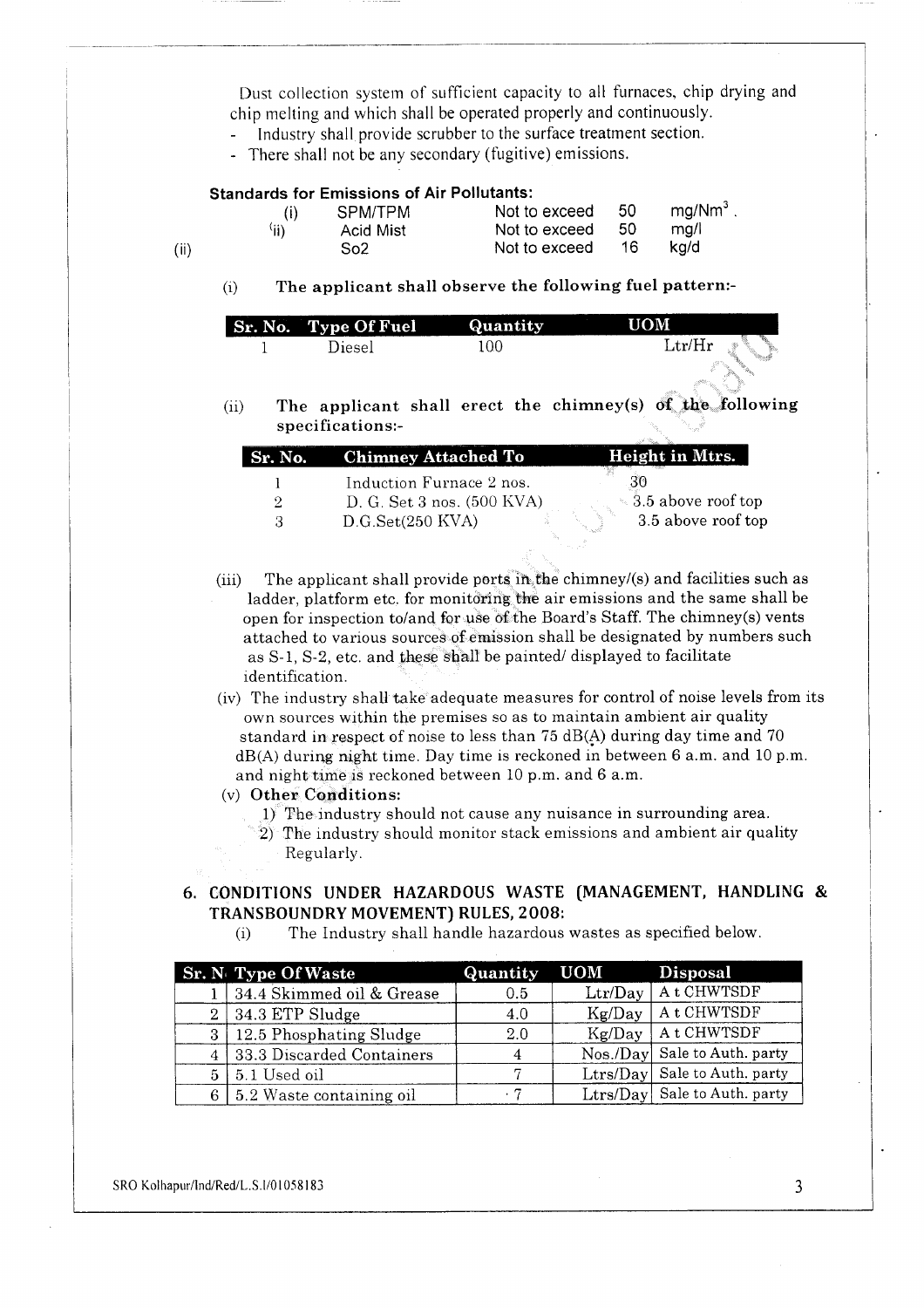- (ii) Treatment: NIL
- 1. The authorization is hereby granted to operate a facility for collection, storage, transport & disposal of hazardous waste.
- 2. The industry should comply with the Hazardous Waste (M&H) Rules, 2003.
	- a. The unit has to display and maintain the data online outside the factory main gate in Marathi & English both on a 6'x4' display board in the manner and the report of the compliance along with photograph shall be submitted to this office & concerned Regional Office/ Sub Regional Office.
	- b. It shall be ensured that the Hazardous waste is handled, managed & disposed of strictly in accordance with the Hazardous Waste (Management & Handling) Rules, 1989 as amended on 2003 and shown & submitted to the Board as & when asked for.
- **7. Whenever due to any accident or other unforeseen act or even, such emissions occur or is apprehended to occur in excess of standards laid down, such information shall be forthwith Reported to Board, concerned Police Station, office of Directorate of Health Services, Department of Explosives, Inspectorate of Factories and Local Body. In case of failure of pollution control equipments, the production process connected to it shall be stopped.**
- **8. Industry shall comply with following additional conditions:**
	- i. The applicant shall maintain good housekeeping and take adequate measures for control of pollution from all sources so as not to cause nuisance to surrounding area / inhabitants.
	- ii. The applicant shall bring minimum 33% of the available open land under green coverage/ tree plantation,
	- iii. Solid waste The non hazardous solid waste arising in the factory premises, sweepings, etc., be disposed of scientifically so as not to cause any nuisance / pollution. The applicant shall take necessary permissions from civic authorities for disposal to dumping ground.
	- iv. The applicant shall provide for an alternate electric power source sufficient to operate all pollution control facilities installed by he applicant to maintain compliance with the terms and conditions of the consent. In the absence, the **Examplicant shall stop, reduce or otherwise, control production to abide by terms**
	- & conditions of this consent regarding pollution levels.
	- $v$ . The applicant shall not change or alter quantity, quality, the rate of discharge, temperature or the mode of the effluent / emissions or hazardous wastes or control equipments provided for without previous written permission of the Board.
	- vi. The applicant shall provide facility for collection of environmental samples and samples of trade and sewage effluents, air emissions and hazardous wastes to the Board staff at the terminal or designated points and shall pay to the Board for the services rendered in this behalf,
	- vii. The applicant shall make an application for renewal of the consent at least 60 days before the date of the expiry of the consent.
	- viii.The firm shall submit to this office, the 30th day of September every year, the Environmental Statement Report for the financial year ending 31st March in

SROKolhapur/lnd/Red/LS. I/O 1058183